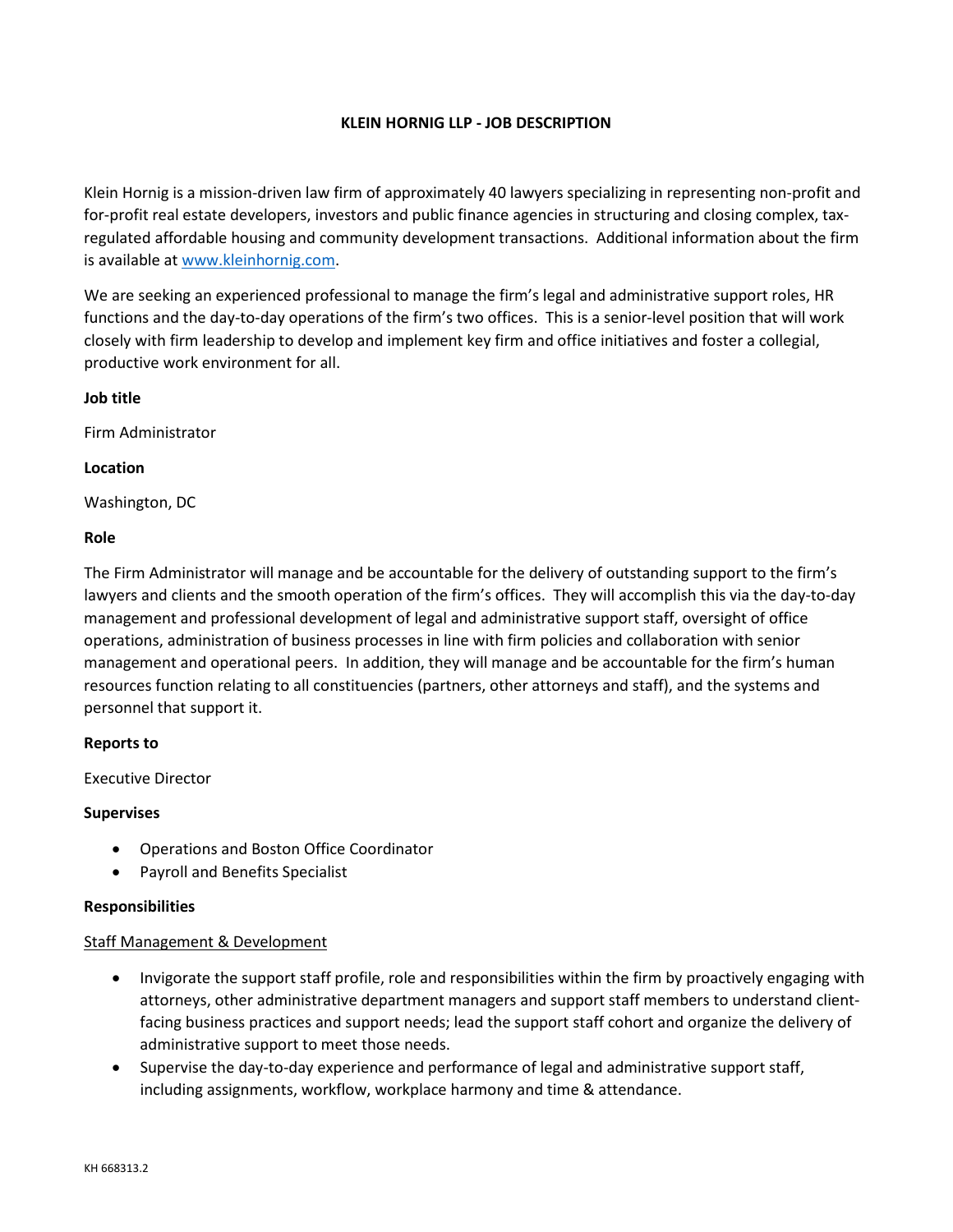- On an ongoing basis, assess individual staff skills, evaluate performance, provide feedback and develop training plans.
- Manage employee relations issues -- grievance processing, coaching, discipline, verbal and written warnings, Performance Improvement Plans (PIPs), terminations, and file documentation.
- Manage annual non-attorney staff performance evaluation process.
- In collaboration with appropriate functional areas of the firm:
	- o Develop and implement substantive staff training curricula/programs.
	- $\circ$  Develop learning solutions, including identifying external vendors as needed for staff training.
- Coordinate ongoing skills training as well as local support for both operational and HR issues (with specific "go to" persons).
- Manage all aspects of the recruiting process for staff, including job descriptions, compensation planning, staffing agency relationships and interviews.
- Serve as the lead for all support and staff training issues that arise in both offices; work cross-office, cross-functionally and collaboratively with managers and peers to deliver solutions.

# Office Operations

- Ensure access to IT and computer application help desk functions.
- Establish and implement policies and procedures to ensure the security of each office and its contents, including office access, fire and hazard prevention and storage.
- Coordinate maintenance of physical plant, office equipment, furniture and supplies, optimizing office equipment and office services offerings and ensuring that vendors provide high quality service on a timely basis (e.g. attendance to service calls).
- Assure organized and efficient reception and mail/courier services.
- Coordinate office events, client visits and conference room conditions.
- Collaborate with operations leaders throughout the firm to ensure consistent policies and service offerings in both offices.
- In collaboration with Finance Manager, develop and monitor office expense budgets and coordinate and monitor finance activities in the DC office (billings & collections, attorney timekeeping, expense processing, etc.)

## Human Resources

- Manage the human resources function firm-wide, through the adoption and maintenance of appropriate business processes and systems and supervision of the Payroll & Benefits Specialist.
- Participate in the development and implementation of administrative onboarding processes and business operations training requirements for staff and attorneys joining the firm.
- Manage requirements and delivery of all compliance training (relating to cybersecurity, antidiscrimination, labor laws, firm policies, etc.) firmwide and assist with the development of the firm's Diversity & Inclusion policies and program.
- Ensure that all new hires receive onboarding and basic office procedures/systems training.
- Manage administration of payroll and benefits:
	- o Maintenance of personnel records and information.
	- o Delivery of timely and accurate payroll.
	- $\circ$  Oversee benefits open enrollment; throughout the year liaise with personnel regarding benefits offerings; ensure compliance with all government rules and regulations and reporting deadlines.